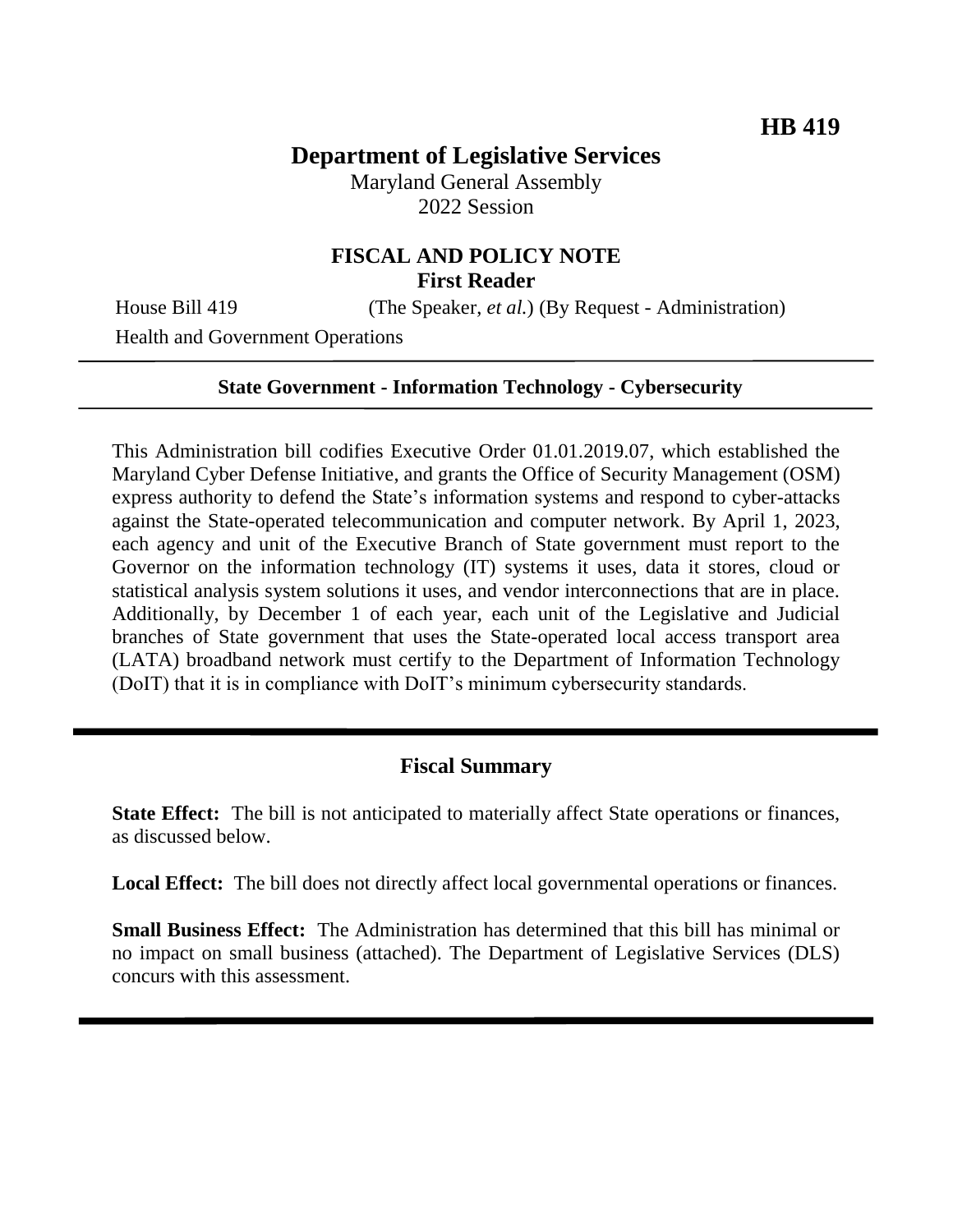## **Analysis**

**Bill Summary:** The bill codifies [Executive Order 01.01.2019.07](https://governor.maryland.gov/wp-content/uploads/2019/06/Maryland-Cyber-Defense-Initiative-EO-01.01.2019.07.pdf) by establishing (1) OSM within DoIT; (2) the position of State Chief Information Security Officer (SCISO) to head OSM; and (3) the Maryland Cybersecurity Coordinating Council (MCCC) to advise and assist the SCISO and OSM. The responsibilities for each entity are substantively similar to those enumerated for each entity in the executive order, except the bill grants more direct authority to OSM to defend against and respond to cyber-attacks.

Specifically, if the SCISO determines that there are security vulnerabilities or deficiencies in information systems, OSM must determine and take the actions necessary to correct and remediate the vulnerabilities or deficiencies and may require the applicable information system to be disconnected. Additionally, if the SCISO determines that there is a cybersecurity threat caused by an entity connected to the State-operated telecommunication and computer network that introduces a serious risk to entities connected to that network or the State, OSM must take or direct actions required to mitigate that threat.

**Current Law/Background:** DoIT and the Secretary of Information Technology are responsible for:

- developing and enforcing IT policies, procedures, and standards;
- providing technical assistance, advice, and recommendations to any unit of State government;
- reviewing agency project plans to make information and services available to the public over the Internet;
- developing and maintaining a statewide IT master plan, as specified;
- adopting and enforcing nonvisual access standards to be used in the procurement of IT services, as specified;
- in consultation with the Attorney General, advising and overseeing a consistent cybersecurity strategy for units of State government, as specified;
- advising and consulting with the Legislative and Judicial branches of State government regarding a cybersecurity strategy; and
- in consultation with the Attorney General, developing guidance on consistent cybersecurity strategies for specified local government entities.

For information on Executive Order 01.01.2019.07, which created OSM, SCISO, and MCCC, recent cyber-attacks affecting State agencies and local governments, and recent legislation and gubernatorial action taken to address cybersecurity issues in the State, please see the **Appendix – Cybersecurity**.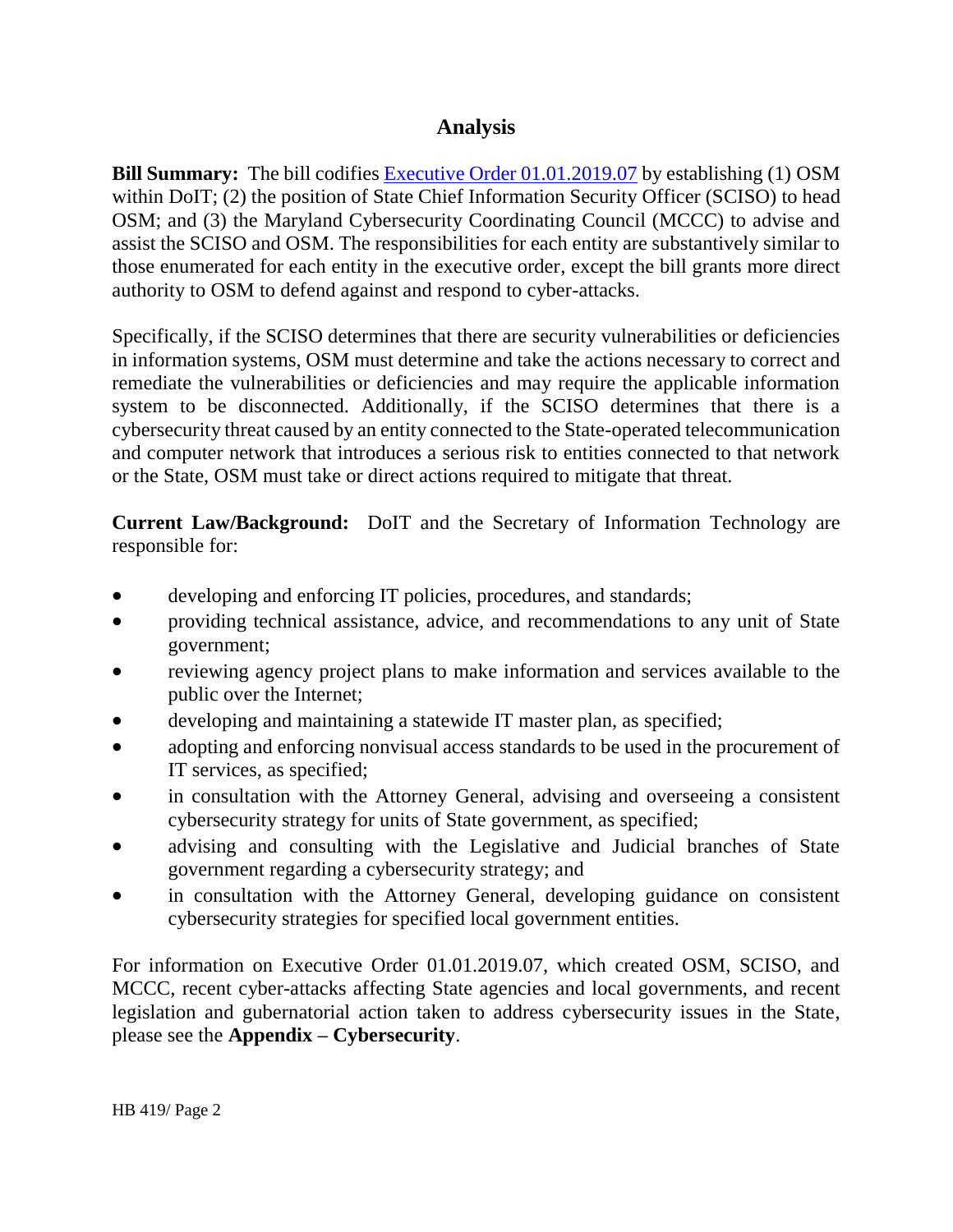DoIT currently provides full IT services and/or cybersecurity support for more than 30 Executive Branch agencies. Overall, DoIT provides some level of IT support for approximately 100 State agencies. DoIT advises that, by centralizing IT services in this way, the State has realized cost savings through the reduction of IT positions; consolidation of software licensing, training, and applications; and timely replacement and updates of hardware and software.

In addition, the Governor's proposed budget for fiscal 2023 includes \$100 million in funding for cybersecurity assessments and enhancements for State agencies.

**State Expenditures:** Three major components of the bill affect State operations, but none of them is anticipated to materially affect State finances. First, the bill codifies Executive Order 01.01.2019.07, which established OSM, SCISO, and MCCC. For this component of the bill, there is no fiscal effect beyond what is already incurred under the executive order. Regarding the bill's cybersecurity authority for OSM, DoIT advises that it adds clarity to the authority granted under the executive order and is consistent with its current practices regarding the defense against and response to cyber-attacks.

Second, the bill requires each agency and unit of the Executive Branch of State government, by April 1, 2023, to report to the Governor on the IT systems it uses, data it stores, cloud or statistical analysis system solutions it uses, and vendor interconnections that are in place. The vast majority of agencies that responded to a request for information for this fiscal and policy note advise that the bill's requirements are already being met or can be met using existing budgeted resources with operational changes. Two agencies (the University System of Maryland and the Alcohol and Tobacco Commission) advised that additional staff may be needed to provide the information; however, DLS advises that these and other agencies are likely to be able to provide the information using existing budgeted resources or with minimal additional costs.

Third, the bill requires each unit of the Legislative and Judicial branches of State government that uses the State-operated LATA network to annually certify to DoIT their compliance with DoIT's minimum cybersecurity standards. The Judiciary advises it uses DoIT's LATA network and employs a rigorous cybersecurity framework based on National Institute of Standards and Technology best practices, which likely meets DoIT's standards. DLS advises that it and the General Assembly do not currently use DoIT's LATA network and, therefore, are unaffected by the bill. Even so, DLS and the General Assembly employ a rigorous cybersecurity framework that would likely meet DoIT's standards.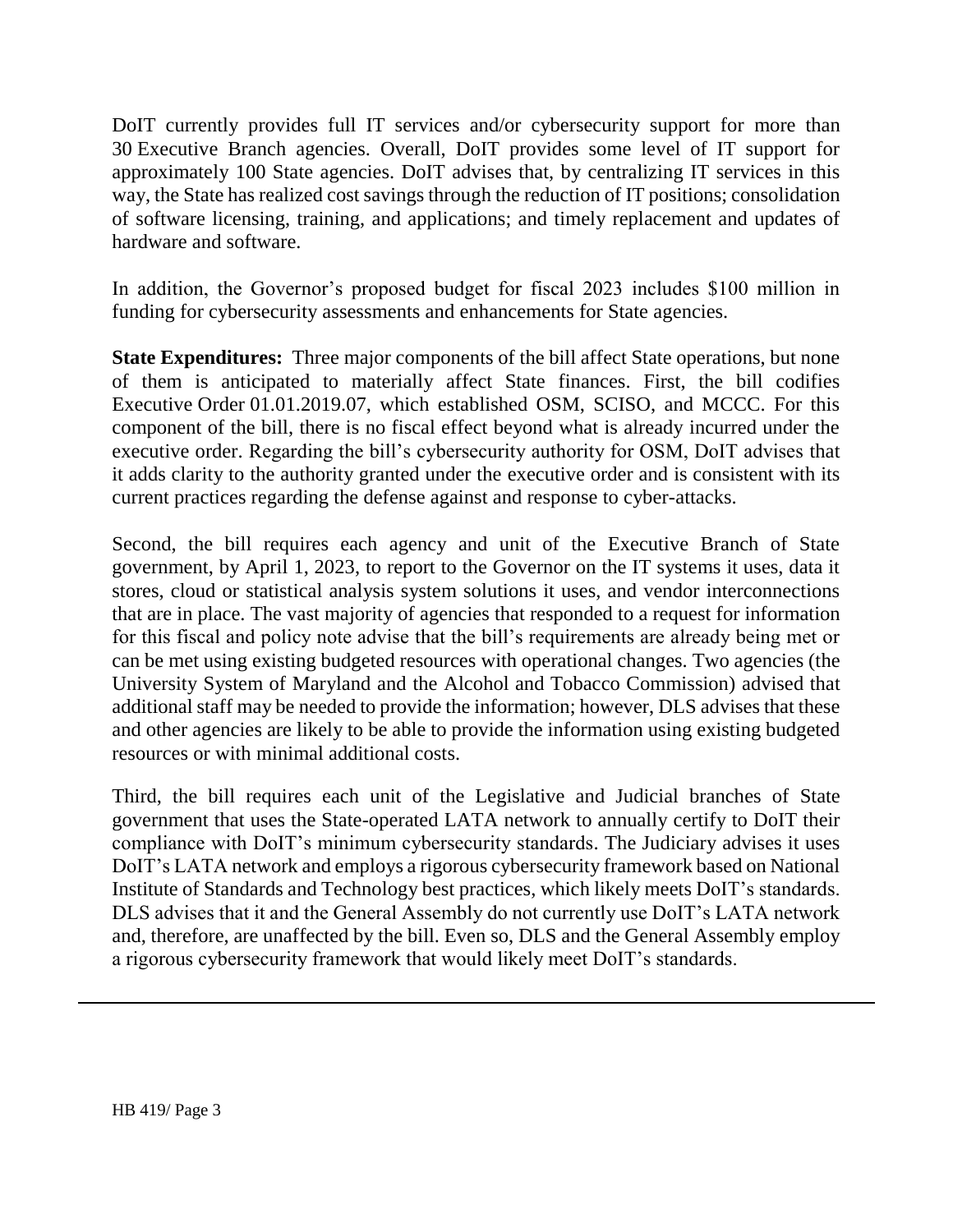## **Additional Information**

**Prior Introductions:** None.

**Designated Cross File:** SB 390 (The President, *et al.*) (By Request - Administration) - Education, Health, and Environmental Affairs.

**Information Source(s):** Department of Information Technology; Maryland Institute for Emergency Medical Services Systems; Maryland Department of Aging; Maryland Longitudinal Data System Center; Maryland Department of Emergency Management; Alcohol and Tobacco Commission; Comptroller's Office; Governor's Office; Judiciary (Administrative Office of the Courts); Office of the Public Defender; Maryland State's Attorneys' Association; Maryland State Department of Education; Maryland School for the Deaf; Maryland Higher Education Commission; Maryland State Library Agency; University System of Maryland; St. Mary's College of Maryland; Maryland Center for School Safety; Maryland Department of Agriculture; Department of Budget and Management; Maryland Department of Disabilities; Maryland Department of the Environment; Department of General Services; Maryland Department of Health; Department of Housing and Community Development; Department of Juvenile Services; Maryland Department of Labor; Department of Natural Resources; Maryland Department of Planning; Department of Public Safety and Correctional Services; Department of State Police; Maryland Department of Transportation; Department of Veterans Affairs; State Department of Assessments and Taxation; Maryland State Board of Elections; State Ethics Commission; Maryland Insurance Administration; Maryland State Lottery and Gaming Control Agency; Military Department; Public Service Commission; Department of Legislative Services

**Fiscal Note History:** First Reader - February 18, 2022 rh/mcr

Analysis by: Richard L. Duncan Direct Inquiries to:

(410) 946-5510 (301) 970-5510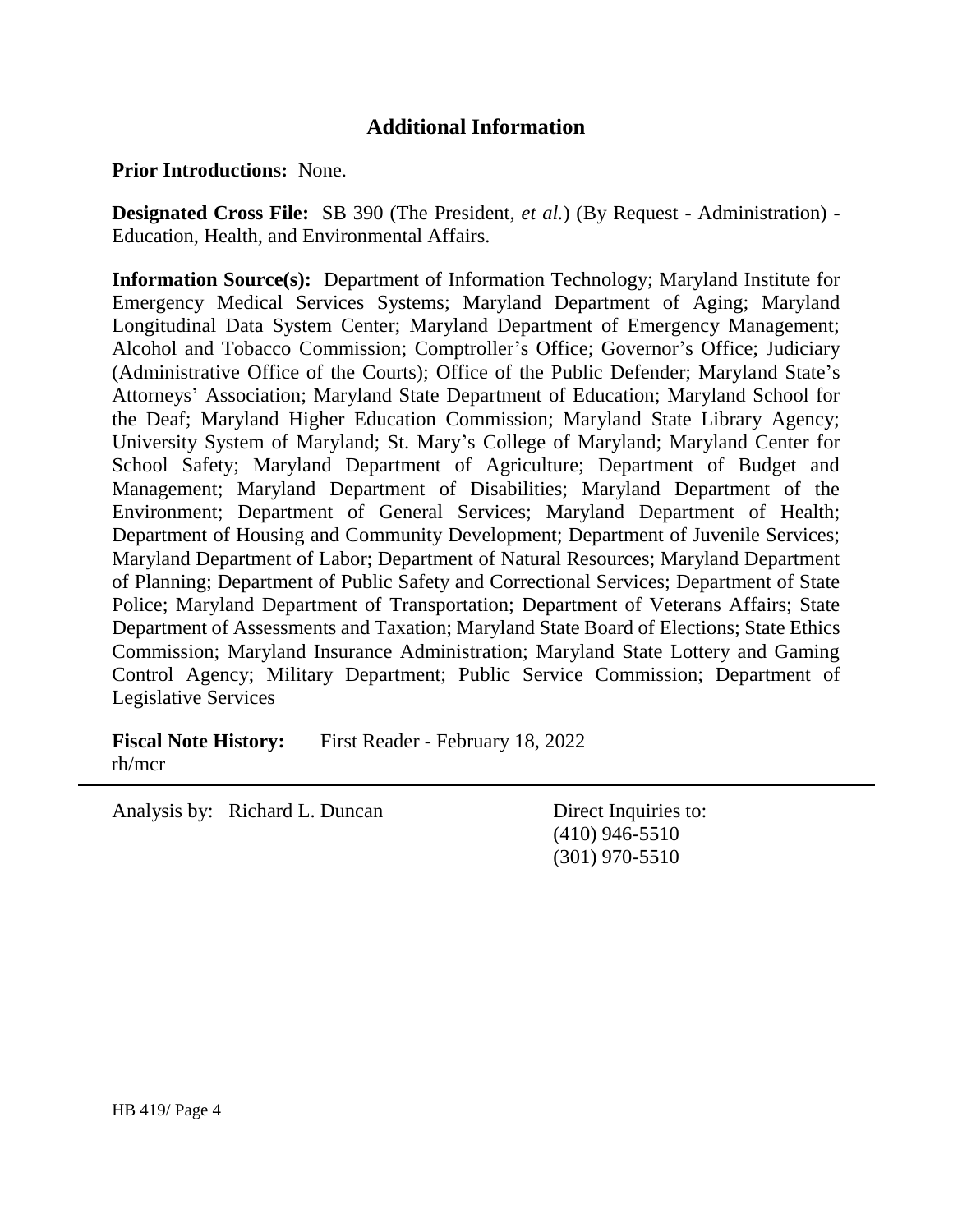# **Appendix – Cybersecurity**

#### *Cybersecurity Issues in the Nation and State*

In recent years, cybersecurity and privacy issues have received significant attention from the general public and policymakers as a result of the many ransomware attacks, data breaches, and other cyberattacks that have taken place in the nation and the State. Globally, from 2019 through 2021, the Center for Strategic and International Studies identified [over](https://www.csis.org/programs/strategic-technologies-program/significant-cyber-incidents)  [300 cyberattacks and data breaches](https://www.csis.org/programs/strategic-technologies-program/significant-cyber-incidents) (many of which involved the United States) involving (1) government agencies; (2) defense and high-tech companies; or (3) economic crimes with losses of more than \$1 million.

Maryland governmental entities have often been the victim of significant cyberattacks in recent years. For example:

- in 2019, (1) Baltimore City government's computer systems were infected with [ransomware](https://www.engadget.com/2019-05-08-baltimore-city-government-ransomware-attack.html) that made the systems inaccessible and unavailable for weeks and (2) the Maryland Department of Labor's [licensing database was breached;](https://www.baltimoresun.com/business/bs-bz-department-of-labor-hacked-20190705-story.html) the personal identifiable information (PII) of as many as 78,000 licensees may have been accessed by the hackers;
- in November 2020, Baltimore County Public Schools' information technology (IT) systems [were made unusable by a ransomware attack;](https://www.bbc.com/news/technology-55129564) and
- in 2021, (1) multiple southern Maryland towns [lost computer access](https://www.thebaynet.com/articles/0721/multiple-southern-maryland-towns-hit-by-ransomware-attack-facing-lofty-demands.html) after a third-party vendor was the victim of a ransomware attack and (2) the Maryland Department of Health was the victim of a cyberattack, resulting in the delay of [pandemic data and other information.](https://www.baltimoresun.com/health/bs-hs-mdh-website-down-20211206-o2ky2sn5znb3pdwtnu2a7m5g6q-story.html)

Additionally, in November 2021, the Virginia Legislature was the victim of a [ransomware](https://www.washingtonpost.com/dc-md-va/2021/12/13/virginia-general-assembly-cyber-attack/)  [attack.](https://www.washingtonpost.com/dc-md-va/2021/12/13/virginia-general-assembly-cyber-attack/)

#### *Cybersecurity Governance – Generally*

In June 2019, the Governor signed Executive Order 01.01.2019.07, which creates the [Maryland Cyber Defense Initiative](https://governor.maryland.gov/wp-content/uploads/2019/06/Maryland-Cyber-Defense-Initiative-EO-01.01.2019.07.pdf) to strengthen the State's ability to manage the effects of a cybersecurity incident. The initiative creates the Office for Security Management within the Department of Information Technology (DoIT) and charges the office with responsibility for the direction, coordination, and implementation of an overall cybersecurity strategy for all Executive Branch IT systems. The office is led by the State chief information security officer (SCISO), who is appointed by the Governor. The order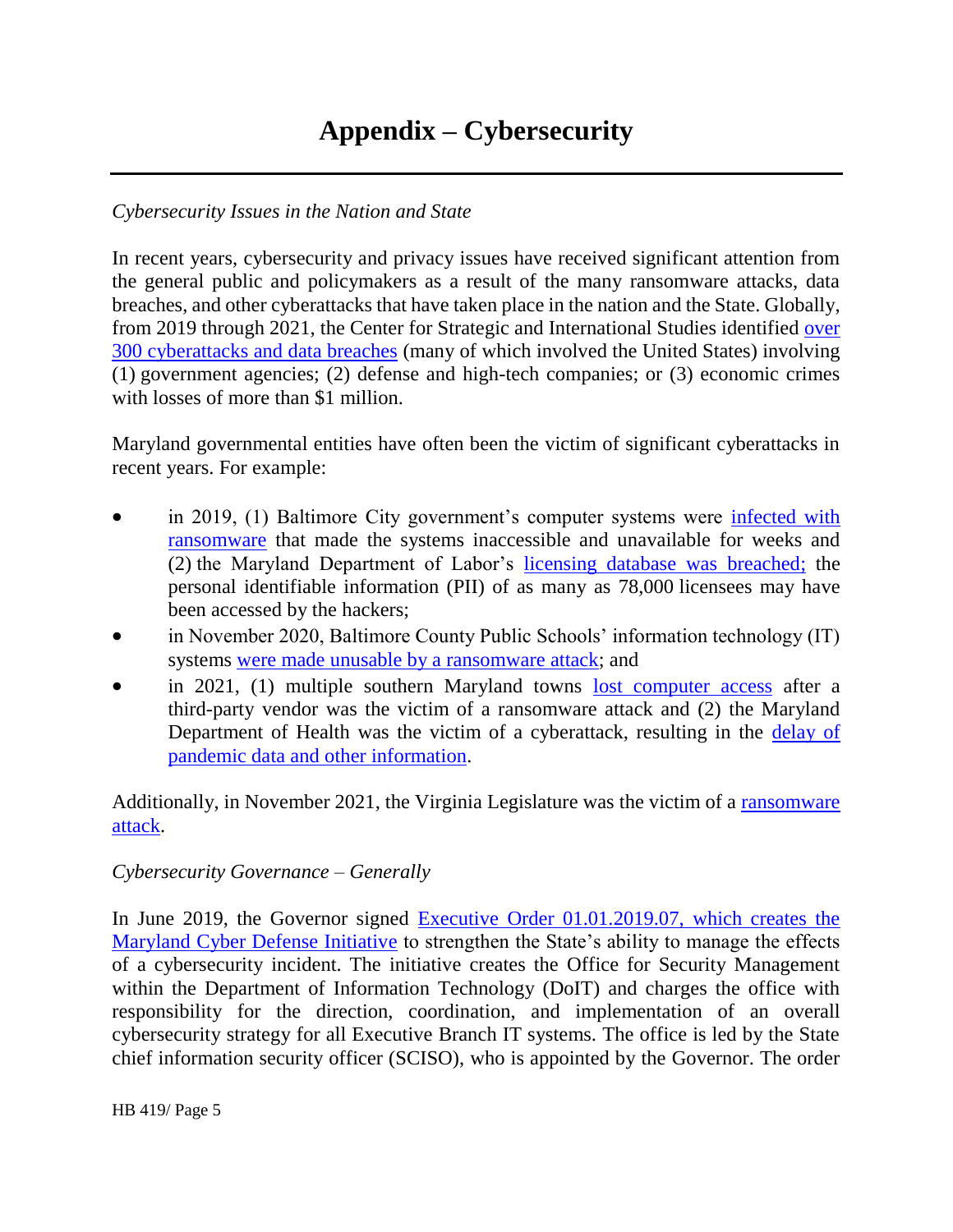also established the Maryland Cybersecurity Coordinating Council to assist SCISO and the office in their duties.

In that same month, DoIT released the **State of Maryland Information Technology Security** [Manual.](https://doit.maryland.gov/Documents/Maryland%20IT%20Security%20Manual%20v1.2.pdf) The manual currently serves as the primary policy for establishing and defining the State's IT security practices and requirements; all State agencies are required to adhere to the manual.

## *Recent State Action*

During the 2021 legislative session, multiple pieces of legislation were enacted to enhance State cybersecurity and resilience.

- Chapter 218 of 2021 requires the Secretary of Information Technology to consult with the Attorney General to oversee a consistent cybersecurity strategy specifically for the Executive Branch.
- Chapter 683 of 2021 establishes the Center for Cybersecurity at the University of Maryland Baltimore County in order to provide research and support for cybersecurity-related activities.
- Chapter 425 of 2021 expands the list of network-related prohibited acts on a broad array of computer networks in the State. Chapter 425 also prohibits a person from performing acts to impair network functioning, including exceeding authorized network access and distributing valid access codes to unauthorized persons, on public school or health care facility networks.

In July 2021, the Governor announced several new cybersecurity measures that his office will be undertaking, including (1) a new partnership with the National Security Agency; (2) a memorandum of understanding with the University of Maryland Baltimore County to establish the Maryland Institute of Innovative Computing; and (3) an executive order creating a statewide privacy framework to govern the manner in which the State secures the PII of its citizens.

## *Maryland Cybersecurity Council Study*

The Maryland Cybersecurity Council is required to work with the National Institute of Standards and Technology, as well as other federal agencies, private-sector businesses, and private cybersecurity experts to address State cybersecurity issues. Over the 2021 interim, a council workgroup conducted a review and study of the State's cybersecurity governance and resilience. Through the study, the workgroup developed numerous recommendations for the State to improve and enhance its system. The recommendations include codifying the aforementioned executive order that established the Maryland Cyber Defense Initiative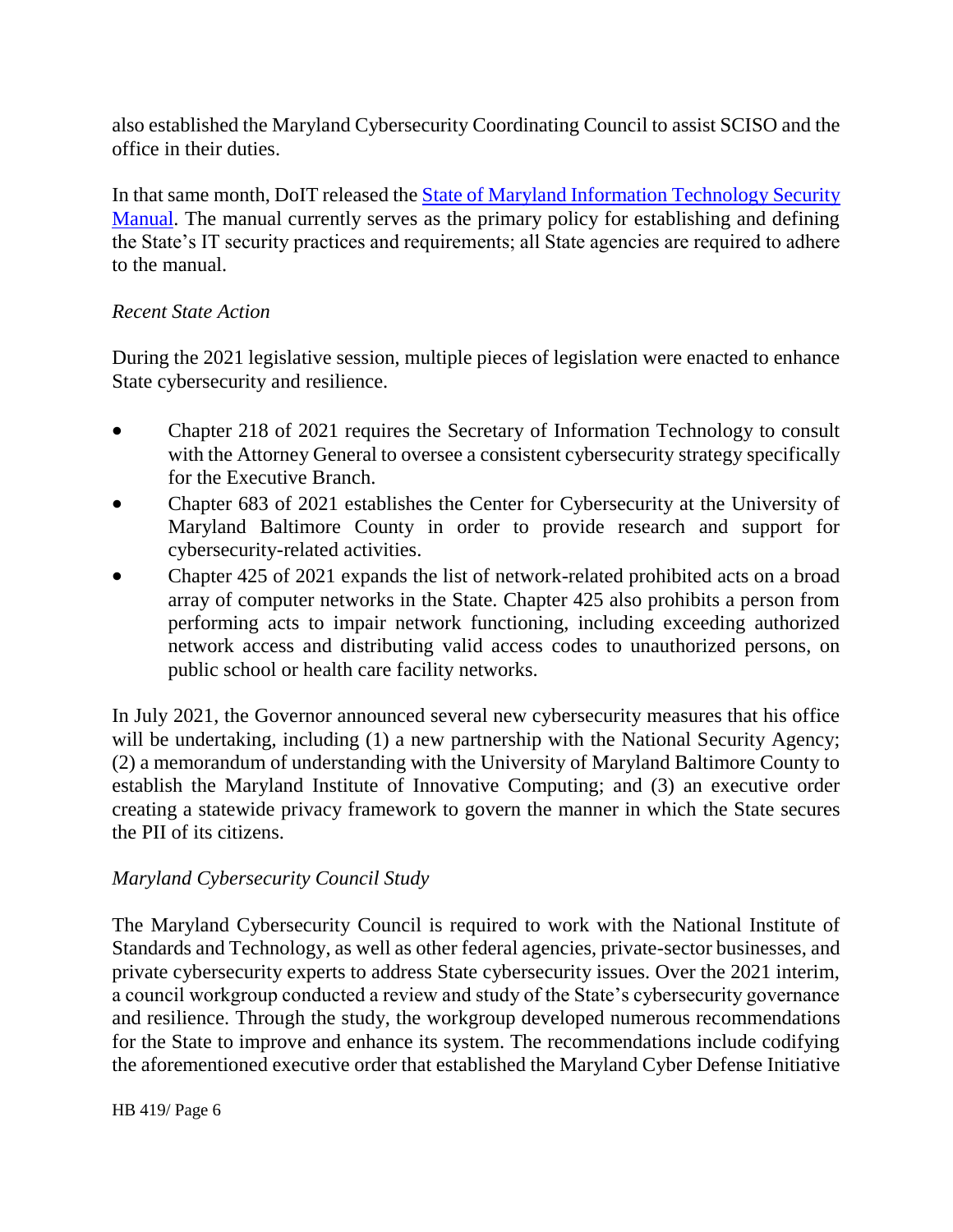and centralizing State cybersecurity and IT governance within DoIT. The workgroup's final report is expected to be released during the 2022 legislative session.

## *Cybersecurity Legislation in Other States*

The National Conference of State Legislatures advises that 45 states, the District of Columbia, and Puerto Rico introduced or considered over [250 bills or resolutions](https://www.ncsl.org/research/telecommunications-and-information-technology/cybersecurity-legislation-2021.aspx) that dealt significantly with cybersecurity in 2021. Some of the key cybersecurity issues considered included:

- requiring government agencies to implement training or specific types of security policies and practices and improving incident response and preparedness;
- increasing penalties for computer crime or addressing specific crimes, *e.g.*, ransomware;
- regulating cybersecurity within the insurance industry or addressing cybersecurity insurance;
- creating task forces, councils, or commissions to study or advise on cybersecurity issues; and
- supporting programs or incentives for cybersecurity training and education.

## *Federal Action*

On October 8, 2021, President Joseph R. Biden, Jr., signed the K-12 Cybersecurity Act into law in response to cybersecurity attacks directed at schools. Narrow in scope, the law directs the federal Cybersecurity and Infrastructure Security Agency (CISA) to examine cybersecurity-related risks exclusive to K-12 educational settings. The Director of Cybersecurity and Infrastructure Security must conduct a study and make recommendations specific to K-12 related cybersecurity risks.

Additionally, the Infrastructure Investment and Jobs Act was signed into law on November 15, 2021. Related to cybersecurity, the act established a cyber grant program within the Federal Emergency Management Agency that must be managed in consultation with CISA. Through the program, \$1 billion will be distributed to state and local governments over four years; however, to receive a grant, states must submit a cybersecurity plan to the Department of Homeland Security, establish a planning committee before grants are received, and match a portion of the funding provided over the grant program. Grant funding may not be used for ransomware attack payments, to supplant other funding, or for any noncyber purpose.